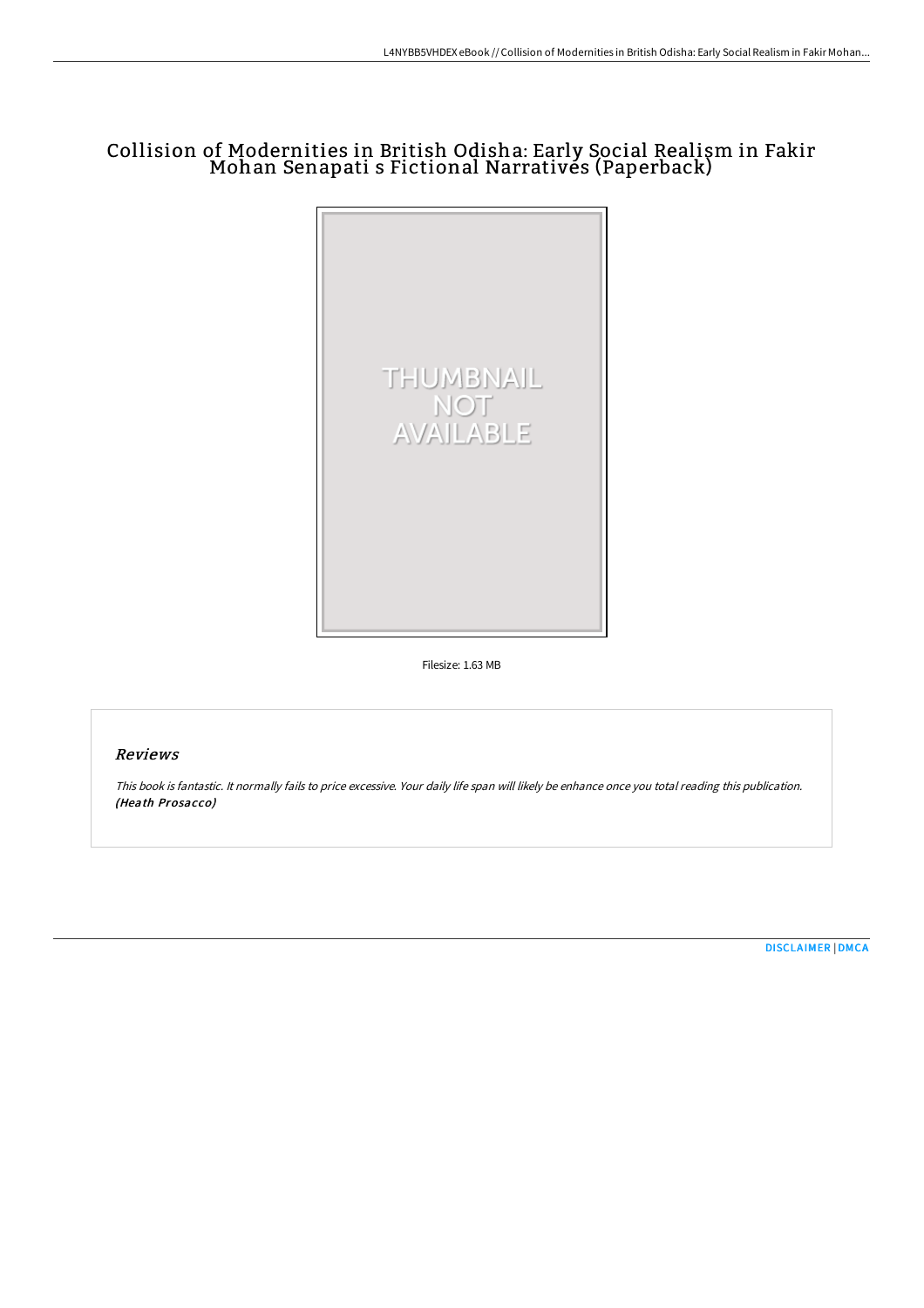## COLLISION OF MODERNITIES IN BRITISH ODISHA: EARLY SOCIAL REALISM IN FAKIR MOHAN SENAPATI S FICTIONAL NARRATIVES (PAPERBACK)



Createspace Independent Publishing Platform, 2017. Paperback. Condition: New. Language: English . Brand New Book \*\*\*\*\* Print on Demand \*\*\*\*\*.Fakir Mohan Senapati (1843-1918) is remembered largely for his emancipation of early Odia fictional narratives both collection of short stories and novels, as well as autobiography, poetry, essay, text books, dictionary, spiritual and journalistic writing and translations into Odia which enriched early modern Odia literary canon. Perhaps, Senapati s identity may be aptly remembered more than the literary the socio-political and socio-economic changes which challenges and urgency he lived upon and accepted and refabricated around the historical time line in British Odisha when many changes were in threshold. Senapati remains the early chronicler of the SOCIAL REALISM narrative tradition in Indian Literature and his fictional narratives which is a sum total of four novels and twenty short stories are set within the local Odia traditions focuses upon the hundred and more years of the tumultuous history of Odisha, emerging of colonial modernity in early 19th century and its effects during British rule. Senapati is also conscious of foreign and native encounter which simultaneously built up Odia collective identity in the past. He examines and mentions of the chronology of shifting of the power structure such as the Afghan, Mughal, and Maratha invasions long before the arrival of British East India Company (1803) in Odisha. Fakir Mohan Senapati remains a critic of the HYBRID modernities chiefly found during the collision of Odia modernities and British modernities during the colonial rule which influenced each other for near about hundred and fifty years. Senapati s fictional narrative may be compared with the rare classics in world literature; for Senapati s collective voice forms new waves across national and subnational boundaries in British India which is anticolonial and brings forth local resistances towards the emerging of...

Read Collision of [Modernities](http://www.bookdirs.com/collision-of-modernities-in-british-odisha-early.html) in British Odisha: Early Social Realism in Fakir Mohan Senapati s Fictional Narratives (Paperback) Online

日 Download PDF Collision of Modernities in British Odisha: Early Social Realism in Fakir Mohan Senapati s Fictional Narratives [\(Paperback\)](http://www.bookdirs.com/collision-of-modernities-in-british-odisha-early.html)